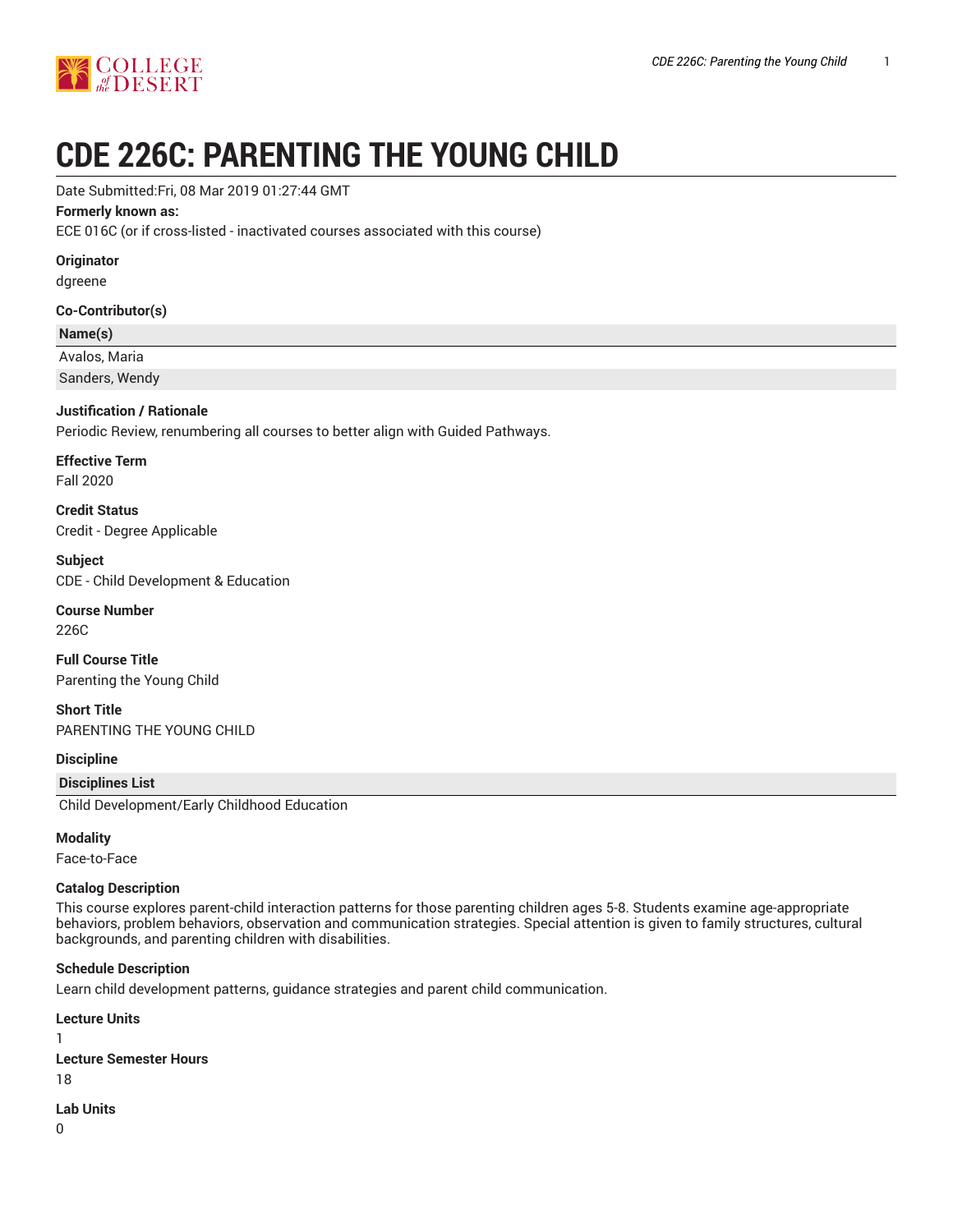

**In-class Hours** 18

**Out-of-class Hours** 36

**Total Course Units**

1 **Total Semester Hours** 54

## **Required Text and Other Instructional Materials**

**Resource Type** Book

**Author**

Siegel, D.

**Title** The Whole-Brain Child

**City** New York

#### **Publisher**

Bantam Books

**Year**

2012

**College Level**

Yes

# **Flesch-Kincaid Level**

12

**ISBN #** 9780553386691

#### **Class Size Maximum**

35

#### **Course Content**

- a. Theories of child guidance.
- b. Understanding the behavior of young children.
- c. Observing children.
- d. Planning the pro-social environment.
- e. Positive communication.
- f. Positive action.
- g. Guidelines for effective guidance.

## **Course Objectives**

|             | <b>Objectives</b>                                                                                                |  |
|-------------|------------------------------------------------------------------------------------------------------------------|--|
| Objective 1 | Demonstrate knowledge of current child guidance theories                                                         |  |
| Objective 2 | Identify developmental milestones that affect behavior of children ages 5-8                                      |  |
| Objective 3 | Demonstrate the use of observation for prescriptive guidance of children ages 5-8                                |  |
| Objective 4 | Identify components of the nurturing social environment that differ for children ages 5-8 from younger children. |  |
| Objective 5 | List underlying causes of problem behavior.                                                                      |  |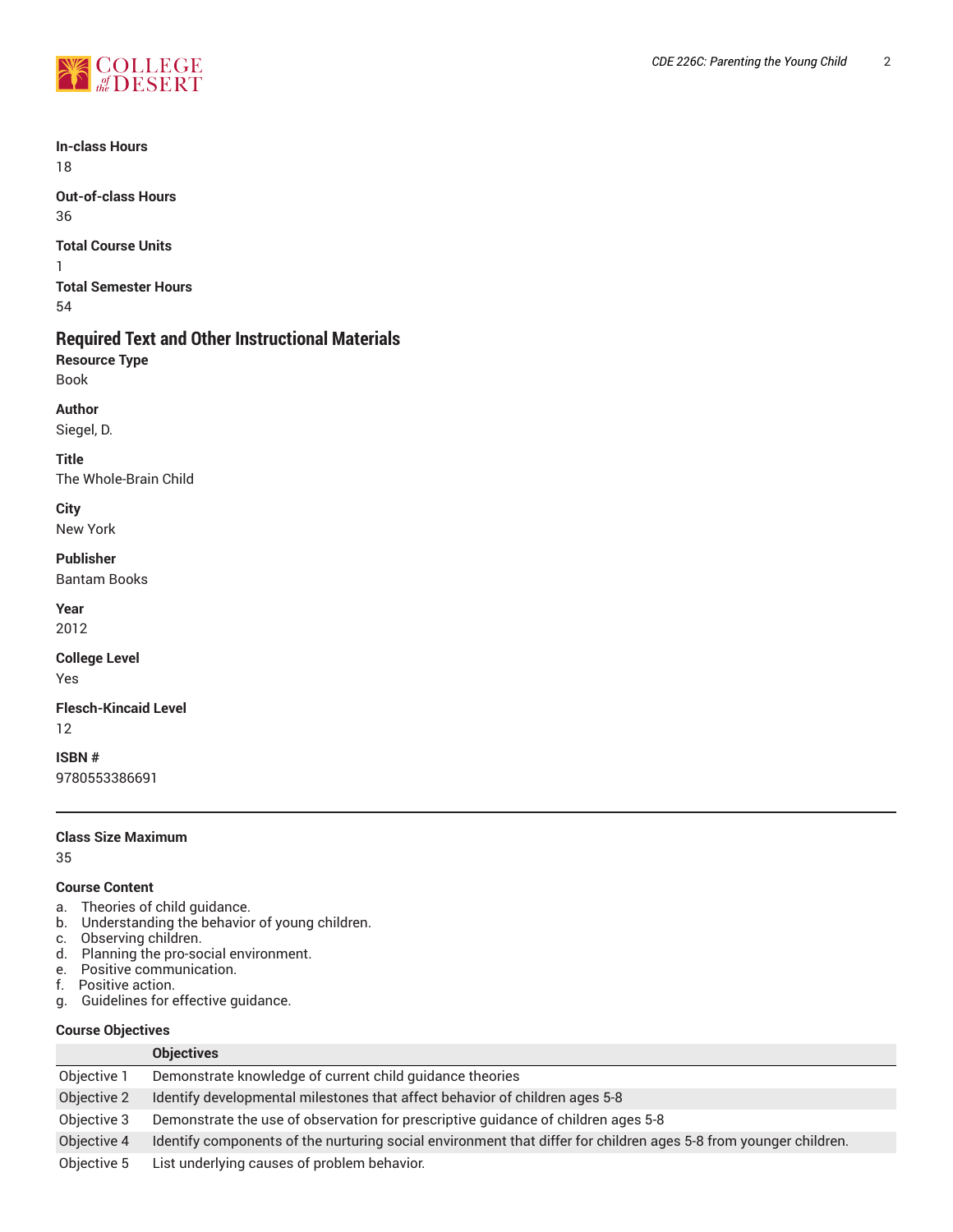

| Objective 6 | Discuss strategies for positive communication.                                                                                                   |  |
|-------------|--------------------------------------------------------------------------------------------------------------------------------------------------|--|
| Objective 7 | Define logical and natural consequences and understand their importance in guidance.                                                             |  |
| Objective 8 | Identify family structures and the parenting challenges of each type.                                                                            |  |
| Objective 9 | Demonstrate an understanding of the parenting challenges facing families with children with disabilities as they enter<br>elementary school age. |  |

#### **Student Learning Outcomes**

**Upon satisfactory completion of this course, students will be able to:**

Outcome 1 Students will demonstrate effective interactions with young children ages 5-8 that positively guide behavior.

#### **Methods of Instruction**

| <b>Method</b>                        | Please provide a description or examples of how each instructional<br>method will be used in this course.                                                                      |                                                                    |  |  |
|--------------------------------------|--------------------------------------------------------------------------------------------------------------------------------------------------------------------------------|--------------------------------------------------------------------|--|--|
| Discussion                           |                                                                                                                                                                                | Students will discuss parenting types and the effects on children. |  |  |
| Observation                          | Students will observe parents and teachers in interactions with children.                                                                                                      |                                                                    |  |  |
| Lecture                              | Instructor will clarify important topics in the course.                                                                                                                        |                                                                    |  |  |
| <b>Methods of Evaluation</b>         |                                                                                                                                                                                |                                                                    |  |  |
| <b>Method</b>                        | Please provide a description or examples of how<br>each evaluation method will be used in this course.                                                                         | <b>Type of Assignment</b>                                          |  |  |
| Guided/unguided journals             | Students will compare family of origin guidance<br>techniques with recommended practices. Weekly<br>journals for the duration of the class based upon the<br>reading assigned. | Out of Class Only                                                  |  |  |
| Other                                | Students will create a family charter that will<br>describe parenting roles and set expectations for<br>children that are age appropriate.                                     | In and Out of Class                                                |  |  |
| Field/physical activity observations | Students will observe effective practices in guiding<br>children's behavior and complete an oral report on<br>what they saw.                                                   | Out of Class Only                                                  |  |  |

#### **Assignments**

#### **Other In-class Assignments**

Create a family charter that will describe parenting roles and set expectations for children that are age appropriate.

#### **Other Out-of-class Assignments**

a. Read text as assigned and compose journal entries related to the reading. Approximately 15 hours

b. Complete observation reports. Approximately 10 hours including observation time, composing notes and composing oral presentations.

c. Student projects. Approximately 10 hours on various projects related to child guidance.

**Grade Methods** Letter Grade Only

## **MIS Course Data**

**CIP Code** 19.0706 - Child Development.

**TOP Code** 130550 - The School Age Child

**SAM Code** D - Possibly Occupational

**Basic Skills Status** Not Basic Skills